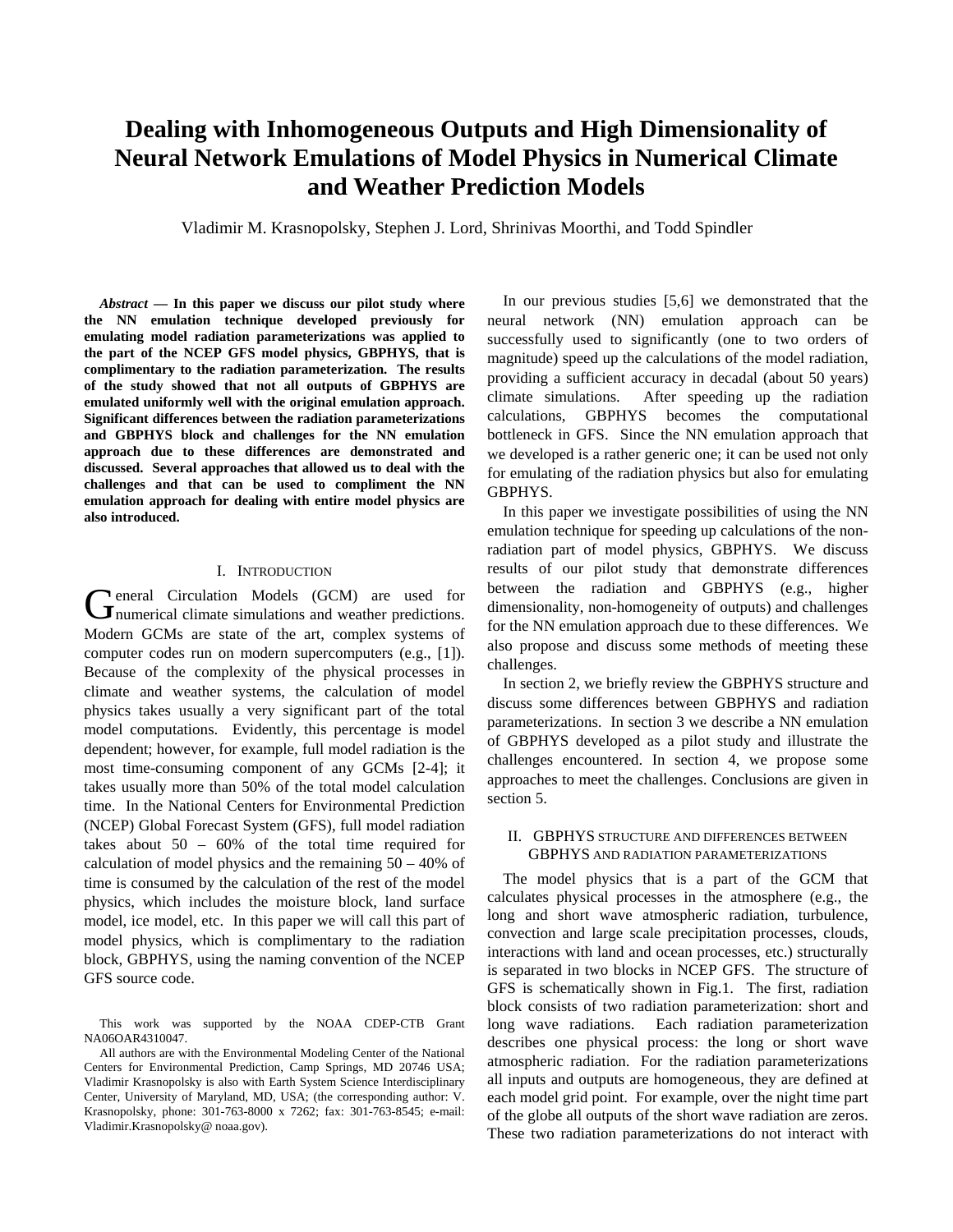each other and are calculated independently. We emulated them with two different emulating NNs, one NN for the short wave and another one for the long wave radiation [6].

For the GBPHYS block the situation is different. This part of the model physics consists of sub-blocks that describe various physical processes (see Fig.1). Each of these processes is described by a complex multidimensional parameterization or model. These parameterizations and models interact with each other (exchange information) by virtue of multiple internal variables, which are not inputs or outputs of the GBPHYS block.



Fig. 1 The GCM structure.

The complex structure of GBPHYS leads to several significant differences as compared with the radiation block. Here we discuss a couple of the most important differences.

## *A. Significantly Higher Dimensionality*

The GBPHYS block as well as the radiation parameterizations have two kinds of inputs and outputs (I/O). The first kind of I/O is composed of profiles. In the model physics, which is a 1-D parameterization of 3-D physical processes, profile represents a 1-D element of a 3-D field in a particular point of horizontal (e.g., latitudelongitude) grid. For example, in a GCM, atmospheric pressure, temperature, and humidity are 3-D fields, and in the model physics these variables are represented as vertical profiles (e.g., a dependence of the temperature on the vertical coordinate) at each latitude and longitude of horizontal grid. Each profile has many elements; the number of elements is equal to the number of the vertical layers (*nlay*) resolved in the model (*nlay* = 64 in GSF).

 The second kind of I/O is composed of scalars. These scalars are elements of 2-D field in a particular point of horizontal (e.g., lat-lon) grid. The vegetation index, sea surface temperature (SST), and outgoing long wave upward flux at the top of the atmosphere are examples of such fields.

 The dimensionality of the input and output vectors of radiation and GBPHYS blocks can be calculated as,

$$
\dim = np \cdot n \, \log n \tag{1}
$$

where **dim** is the dimensionality of the input or output vector, *np* is the number of input or output profiles, and *ns* is the number of scalar inputs or outputs. It is clear from (1) that profiles contribute to the dimensionality *nlay* (64 for GFS) times more than scalar variables.

One of the important differences between radiation parameterizations and the GBPHYS block is that the GBPHYS block has more inputs and outputs and, therefore, much higher dimensionality of input and output vectors. If for the long wave radiation the dimensionality of the input vector is up to 600 (8 profile plus about 10 scalars), for GBPHYS the dimensionality of the input vector is more than 1000 (17 profiles plus about 50 scalars). If for the long wave radiation the dimensionality of the output vector is 69 (one profile plus 5 scalars), for GBPHYS the dimensionality of the output vector is about 500 (7 profiles plus about 40 scalars).

As we will show in the next section, the dimensionality of the input and output vector of the part of the model physics that is emulated by NN is closely related to the number of NN emulation inputs and outputs, to the numerical complexity of emulating NN, and to the speedup of the model physics calculations provided by the NN emulation.

#### *B. Inhomogeneous Inputs and Outputs*

The inputs and outputs of radiation parameterizations are homogeneous; that is, all I/O at each particular location are defined simultaneously. Even for the short wave (solar) radiation that is calculated only over the day time part of the globe, the inputs and outputs over the night time of the globe are well defined and have physically meaningful values. All outputs have zero values over the night time part of the globe which is physically meaningful for the sun radiation. This value does not create a discontinuity in I?O at the day/night boundary.

For the GBPHYS block, the situation is different; not all I/O at each particular location are defined simultaneously. For example, land temperature is defined only over the land and set to zero over the ocean that creates discontinuity in I/O over the land/ocean boundary; similar problem exists for SST in that it is set to zero over the land.

## III. NEURAL NETWORK EMULATION OF GBPHYS: FIRST RESULTS AND CHALLENGES

The NN emulation technique [8] is based on the fact that the entire model physics as well as a single parameterizations of model physics may be considered mathematically as a continuous or almost continuous (like a step function) mapping between two vectors *X* (input vector) and *Y* (output vector) and symbolically can be written as:

$$
Y = M(X); \quad X \in \mathfrak{R}^n, Y \in \mathfrak{R}^m
$$
 (2)

where *M* denotes the mapping, *n* is the dimensionality of the input space (the number of NN inputs), and *m* is the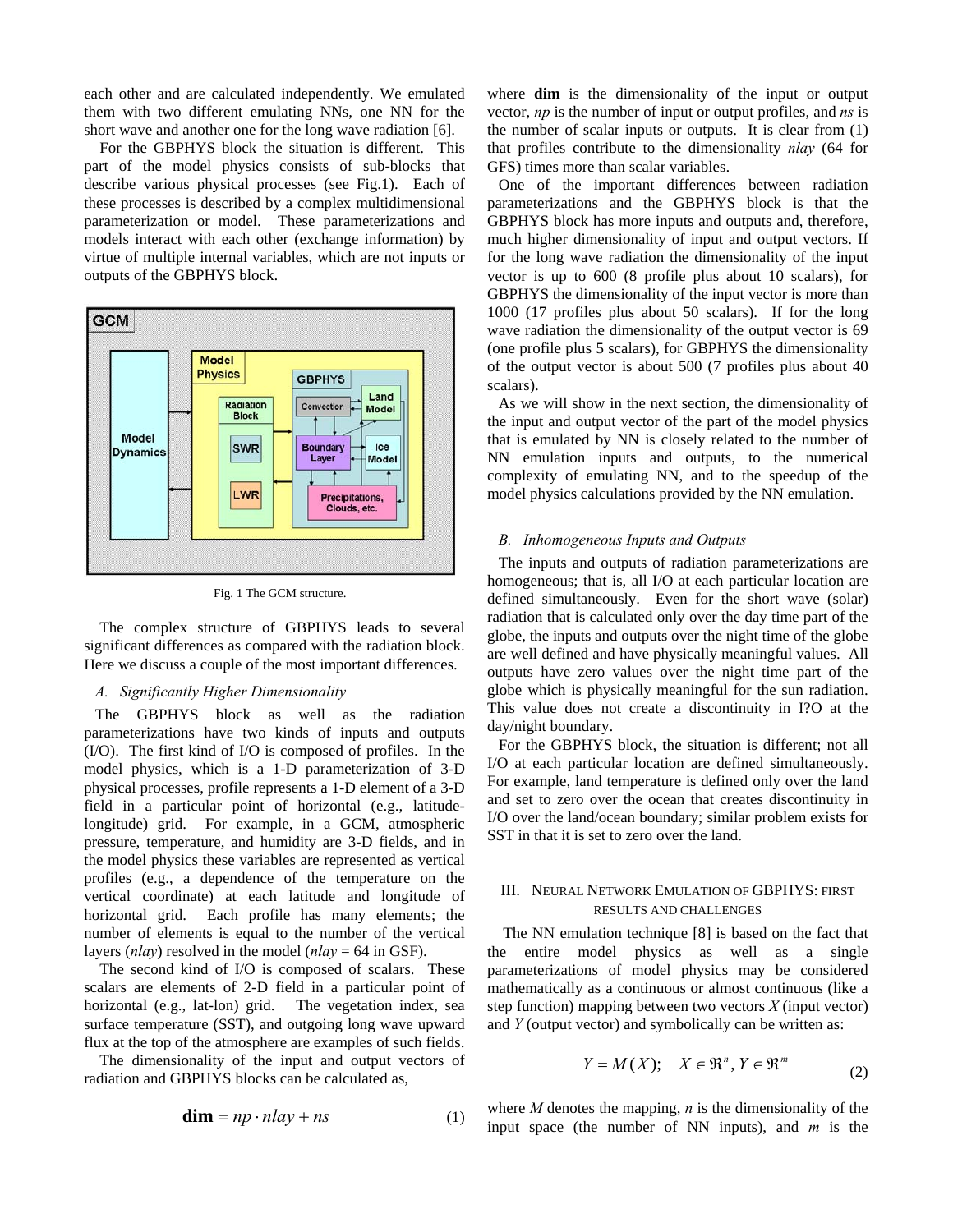dimensionality of the output space (the number of NN outputs). Such a mapping can be approximated by NN (multilayer perceptrons, in our case) [7].

The simplest multi-layer perceptron (MLP) is a vector valued NN. It is composed of nonlinear neurons  $z_i$  and is an analytical approximation that uses a family of functions like:

$$
y_q = a_{q0} + \sum_{j=1}^{k} a_{qj} \cdot z_j; \quad q = 1, 2, ..., m
$$
 (3)

where  $z_j = \phi(b_{j0} + \sum_{i=1}^{n} b_{ji}$ .  $z_j = \phi(b_{j0} + \sum_{i=1}^{j} b_{ji} \cdot x_i)$  is a "neuron",  $x_i$  and  $y_q$  are

components of the input and output vectors *X* and *Y*, respectively, and *a* and *b* are fitting parameters (or NN weights). The activation function  $\phi$  is usually a hyperbolic tangent, *n* and *m* are the numbers of inputs and outputs, respectively, and *k* is the number of neurons in the hidden layer. The numerical complexity of the MLP, can be well approximated by a number of NN weights [8]:

$$
N_C = k \cdot (n + m + 1) + m \tag{4}
$$

For NN approximating a particular part of the model physics (e.g., radiation parameterization or GBPHYS), which can be considered as a mapping (2) with a given number of inputs *n* and outputs *m*, the number of hidden neurons *k* depends on the intricacy of the internal structure of the mapping. The NN numerical complexity  $N_C$ determines the time required for estimating NN (3). This time is directly proportional to  $N_c$  with the coefficient of proportionality depending mainly on hardware properties of the computer used. The numerical complexity of a NN emulation,  $N_c$ , can also be used as a measure of the complexity of the approximated mapping (1) or the emulated part of the model physics.

As can be concluded from the above, the I/O dimensionality **dim** (1) and the intricacy of the internal structure shown in Fig. 1 determines the complexity of different parts of the model physics and of NNs emulating these parts. Table 1 compares these complexities for radiation parameterizations and GBPHYS.

**Table 1 Complexities of different parts of GFS model physics** 

|          | Ы<br>w | $C = 10$                 | DITV7C<br>ຼ |
|----------|--------|--------------------------|-------------|
| . .<br>. | - -    | $\overline{\phantom{0}}$ | ◡           |

Table 1 shows that the complexity of GBPHYS is almost an order of magnitude higher than the complexities of the radiation parameterizations. The reasons for such a high complexity of GBPHYS are higher I/O dimensionalities specified in section *2.A* and higher intricacy of the internal structure shown in Fig. 1.

The higher complexity of GBPHYS causes difficulties in the training of the emulating NN and limits the speedup of the model physics calculations achieved by the introduction of NN emulations. Despite these difficulties, in this pilot study we have used a straightforward approach used in our previous works with the radiation parameterizations [5,6]

and developed a NN emulation for GBPHYS. A NN emulation was trained on a data set collected during one day of integration of GFS and validated on an independent data set collected during the another day of GFS integration.



Fig. 2 Scatter plot (NN outputs vs. independent validation data) for ozone tendency (doz/dt); correlation coefficient  $CC = 0.95$ 



Fig. 3 Scatter plot (NN outputs vs. independent validation data) for temperature tendency (dT/dt); correlation coefficient  $CC = 0.75$ 



Fig. 4 Scatter plot (a NN output vs. independent validation data) for sea ice temperature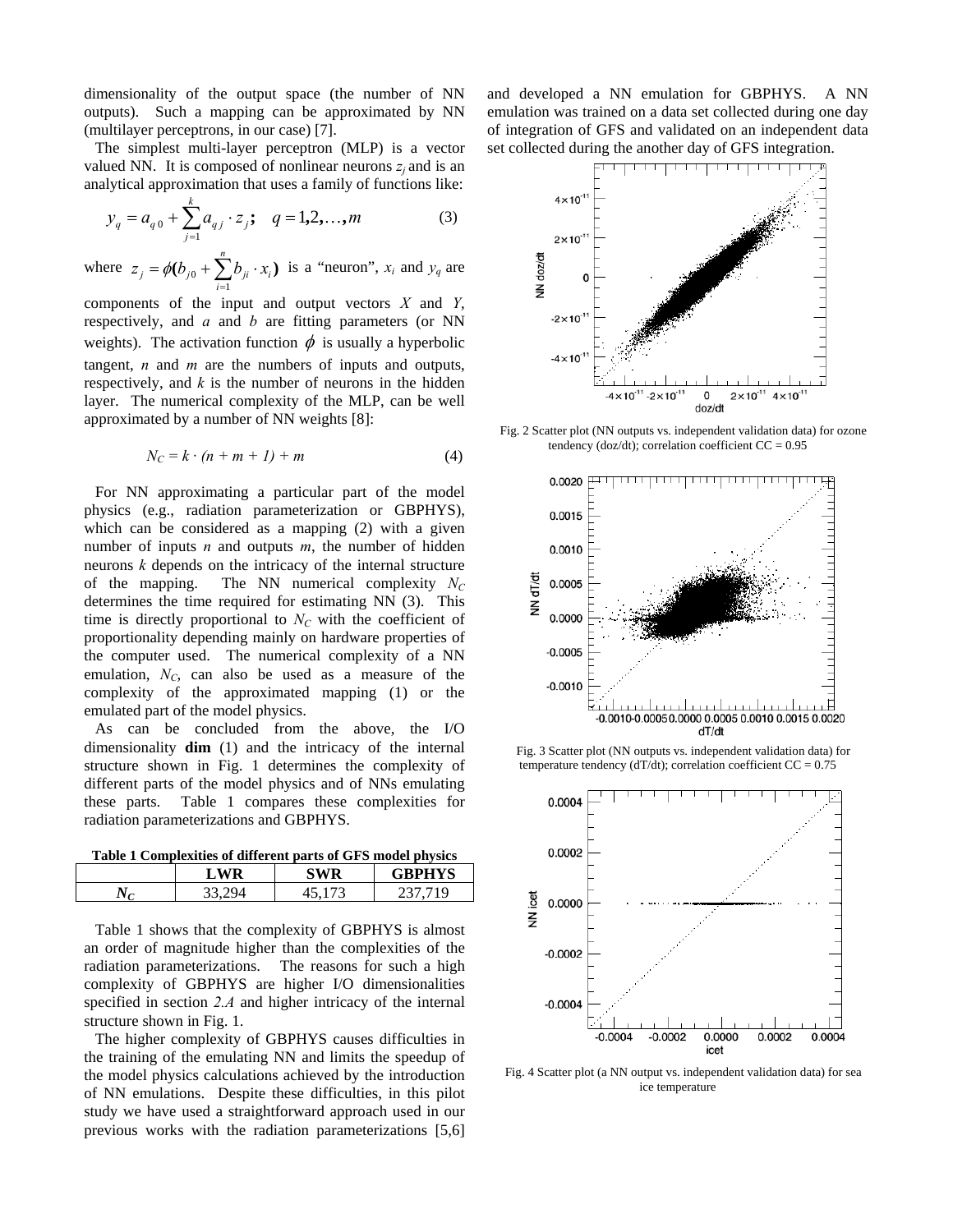Figs. 2 to 4 show scatter plots for several outputs of NN emulating GBPHYS. Fig. 2 shows results for the tendency of the ozone concentration. These values are reproduced by the emulating NN with the high accuracy, the correlation between NN outputs and the validation data is very high. For the air temperature tendencies (Fig. 3) the accuracy is significantly lower, and for the sea ice temperatures (Fig. 4) there is no correlation between the NN outputs and validation data. The major reason for these striking differences between outputs is their non-homogeneity described earlier in this section. Many outputs related to surface parameters have discontinuities that negatively affect the NN training. Because the ozone is concentrated mainly in the upper layers of the atmosphere, the ozone outputs (Fig. 2) are affected by discontinuities at the surface in a minimal way. The air temperature at lower levels is affected by discontinuities in SST and in the land surface temperature more significantly. Multiple outliers in Fig. 3 are due to the lover level air temperature outputs. Finally, the sea ice temperature outputs that are defined over a small portion of the globe are completely confused by zero values presented to them over the rest of the globe during the NN training (Fig.4).

The aforementioned results show that high complexity and dimensionality of GBPHYS together with inhomogeneous outputs present challenges for the NN emulation approach and require significant modifications to the NN emulation approach. These modifications are considered in the next section.

## IV. MODIFICATIONS OF NN EMULATION APPROACH TO EMULATE GBPHYS

In this section, we discuss possible modifications of the NN emulation approach to meet the challenges described in the previous section. We consider a couple of techniques that we developed to reduce complexity and dimensionality and to deal with the inhomogeneous outputs of NN emulations.

# *A. Reducing Dimensionality and Complexity of Emulating NNs*

It was shown in the previous section that the complexity of the emulating NN (see Eq. (4)) is determined by dimensionalities of NN I/O and by dimensionality of the NN hidden layer (the number of hidden neurons, *k*). Thus, reducing any of these dimensionalities leads to a reducing of the NN complexity. Actually, the dimensionality of NN outputs cannot be reduced without reducing the effective vertical resolution of the model physics. The number of hidden neurons, *k*, is also defined more or less tightly by the required accuracy of approximation (the complexity of the I/O relationship). Thus, the input dimensionality is the only one that can be reduced using at least two different approaches.

## *1) Reducing dimensionality by sampling smooth profiles*

Profile variables like pressure, temperature, humidity, etc. contribute mostly in the dimensionality of NN input because each profile variable adds up to 64 inputs to NN emulation. On the other hand, input profiles contain a lot of redundancy that, if properly identified, can be use to reduce the input dimensionality.

First, many input variables (e.g., pressure and all gases) have zero or constant values for upper vertical layers, for some gases the entire volume mixing ratio profile is constant (climatological values). These constant inputs were not used for NN training to improve the accuracy of the approximation. Constant inputs (zero or nonzero) do not contribute to the functional input/output relationship and should not be used for the development of NN emulations. Moreover, if they were used, they would introduce an additional noise (an approximation error). We have removed such inputs from the GBPHYS emulating NN; that reduced the input dimensionality by about 7%.

Second, some profiles depend on the vertical coordinate very smoothly. A profile of a variable is the dependence of the variable on the vertical coordinate discretized on a grid (64 vertical grid points in NCEP GFS). Thus, a profile is a vector composed of 64 components. Autocorrelation functions (ACF) of vertical profiles of some model variables are shown in Fig. 5.





Fig. 5 Autocorrelation function for several NN input profiles

ACF of a profile shows the correlation between adjacent components of the profile (between values of the corresponding variables at the adjacent model levels). Slowly decreasing ACF (like those for pressure, temperature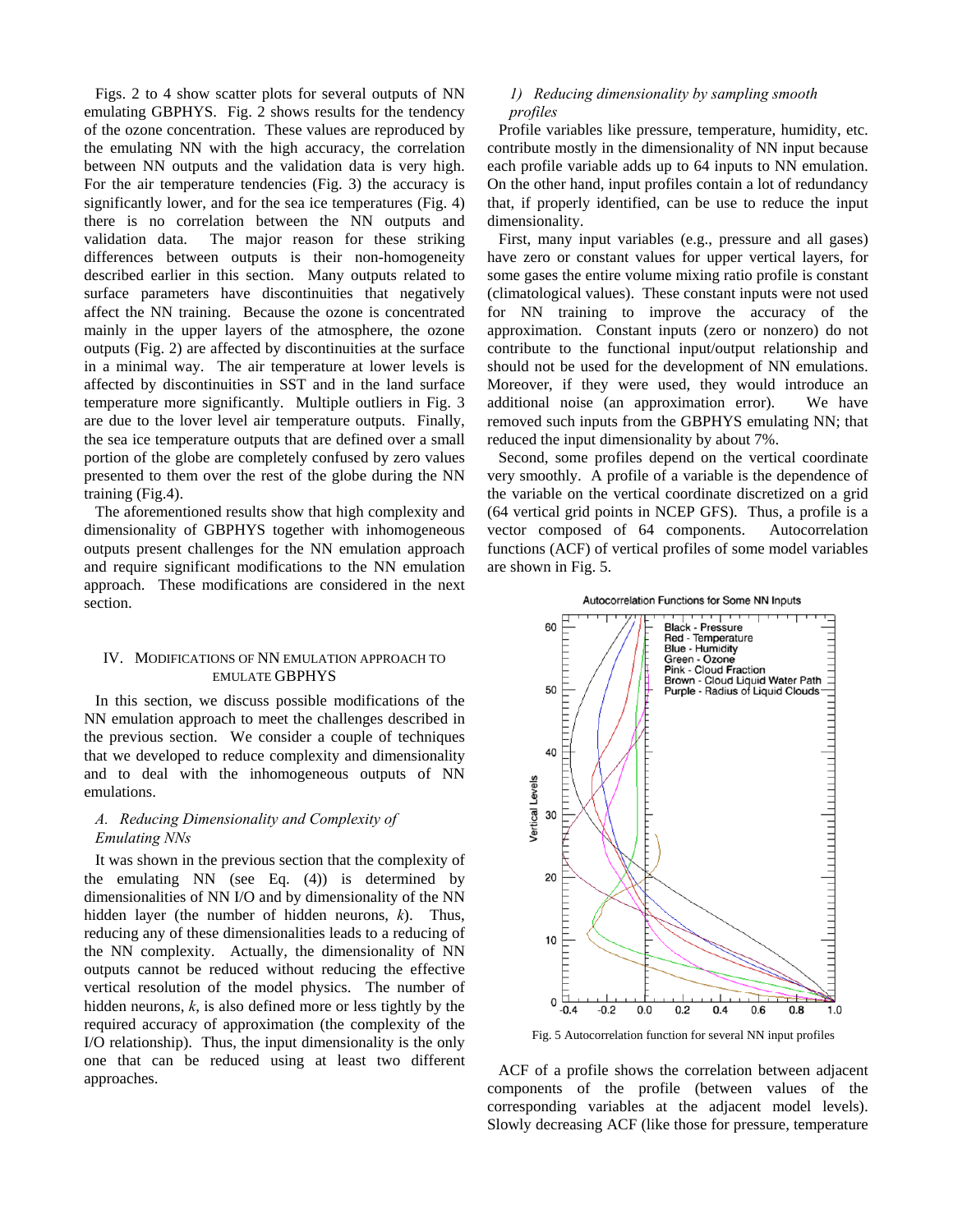and humidity in Fig. 5) shows that the adjacent components of the profile are highly correlated and that redundant information is introduced if all of them are used as inputs for the emulating NN. For such profiles a sampling can be applied to reduce the redundancy and dimensionality of the NN inputs. For these profiles every other or even every third level can be selected as NN input. For some other profiles (e.g., cloud fraction and cloud liquid path; shown in pink and brown in Fig. 5) the corresponding ACFs decrease very quickly, which means that the redundancy for these variables is insignificant and the sampling should not be applied. We checked the sampling procedure using radiation parameterization as a test bed. This procedure allowed us to reduce the input dimensionality by an additional  $7 - 10\%$  without any significant reduction in the approximation accuracy.

# *2) Reducing dimensionality by removing dependent inputs*

As was mentioned in the previous section the model physics and any of its parts can be considered as a mapping (2). The NN emulation approach uses the entire vector  $X =$  ${x_1, x_2,..., x_n}$  (2) as an input into the emulating NN. However, after closer consideration, we have found that some constituents of the input vector *X* are not independent, in a sense that they are functions of one or several other components of the input vector *X*. For example, if  $x_3 = f(x_1, x_2, a)$ , where *a* is a vector of constant parameters (e.g., a lookup table), then equation (2) can be transformed in such a way,

$$
Y = M(x_1, x_2, f(x_1, x_2), x_4, ..., x_n) =
$$
  
 
$$
Q(x_1, x_2, x_4, ..., x_n) = Q(X'); X' \in \mathbb{R}^{n-1}
$$
 (5)

where  $Q$  is the new mapping, and  $X'$  is the new input vector of reduced dimensionality (the component  $x_3$  is omitted). Some cloud parameters and aerosols are examples of such dependent variables used for calculating model physics. Using radiation parameterizations as a test bed, we demonstrated that using such an approach the input dimensionality of the LWR NN emulation can be reduced by almost 50%. For the SWR NN emulation the efficiency of the approach is even higher; the input dimensionality could be reduced from about 3,200 to almost 500, by excluding 2,688 inputs that are calculated using humidity (which has been already included as an input) and time dependent 3-D look up tables. In the place of the removed variables, only three additional variables, time and horizontal coordinates, have been included in the reduced input vector *X′*.

#### *B. Dealing with Inhomogeneous Outputs*

The problem with inhomogeneous outputs emerges when, for example, a parameter that is defined over the land only (like land surface temperature) continues to be trained outside of the land. NN training is a nonlinear optimization process that minimizes an error function [8], using a training set composed of pairs of input and output vectors  $\{\widetilde{X}_i, \widetilde{Y}_i\}_{i=1,\dots,N}$ , where *N* is the number of input/output records in the training set. A regular error function can be written as,

$$
E(w) = \sum_{p=1}^{N} \sum_{q=1}^{m} (\tilde{y}_q^i - y_q^i (\tilde{X}_i, w))^2
$$
 (6)

where  $\tilde{y}_q^i$  is a training value for the *q*-th NN output in the *i*th training record,  $\widetilde{X}_i$  is the input vector in the *i*-th training record,  $y_q^i$  is the *q*-th NN output calculated for the *i*-th training input  $\widetilde{X}_i$  using eq. (3), and *w* is the vector of the NN weights that are trained.

In order to solve the problem with inhomogeneous outputs, we introduce a modified error function,

$$
\overline{E}(w) = \sum_{p=1}^{N} \sum_{q=1}^{m} \alpha_{iq} \cdot (\widetilde{y}_{q}^{i} - y_{q}^{i} (\widetilde{X}_{i}, w))^{2}
$$
(7)

where matrix  $\alpha$  is defined in accordance to the rule: for the training record number *i*,

$$
\alpha_{iq} = \begin{cases} 1, & \text{if the output number } q \text{ is defined} \\ 0, & \text{if not} \end{cases}
$$

Using the modified error function (7) allows us to train each particular NN output only where and when it is defined and exclude it from the training when and where it is not defined.

#### V. CONCLUSIONS AND DISCUSSION

In our pilot study we applied the NN emulation technique developed previously for emulating model radiation parameterizations to the part of the NCEP GFS model physics, GBPHYS, that is complimentary to the radiation parameterization, The results of the study showed that the original emulation approach does not work uniformly well in emulating all the outputs of GBPHYS. Moreover, it demonstrated significant differences between the radiation parameterizations and the GBPHYS block.

In this paper we discussed two major differences: (1) GBPHYS has significantly higher complexity and dimensionality than radiation parameterizations and (2) it has inhomogeneous inputs and outputs. We also discussed challenges to the NN emulation approach due to these differences and introduced several approaches that allowed us to deal with the challenges and that can be used to compliment the NN emulation approach for dealing with the entire suite of model physics.

 We introduced several approaches that help to reduce dimensionality of the NN input vector and, therefore, the complexity of the NN emulation. These approaches include a sampling of smooth input profiles and removing redundant